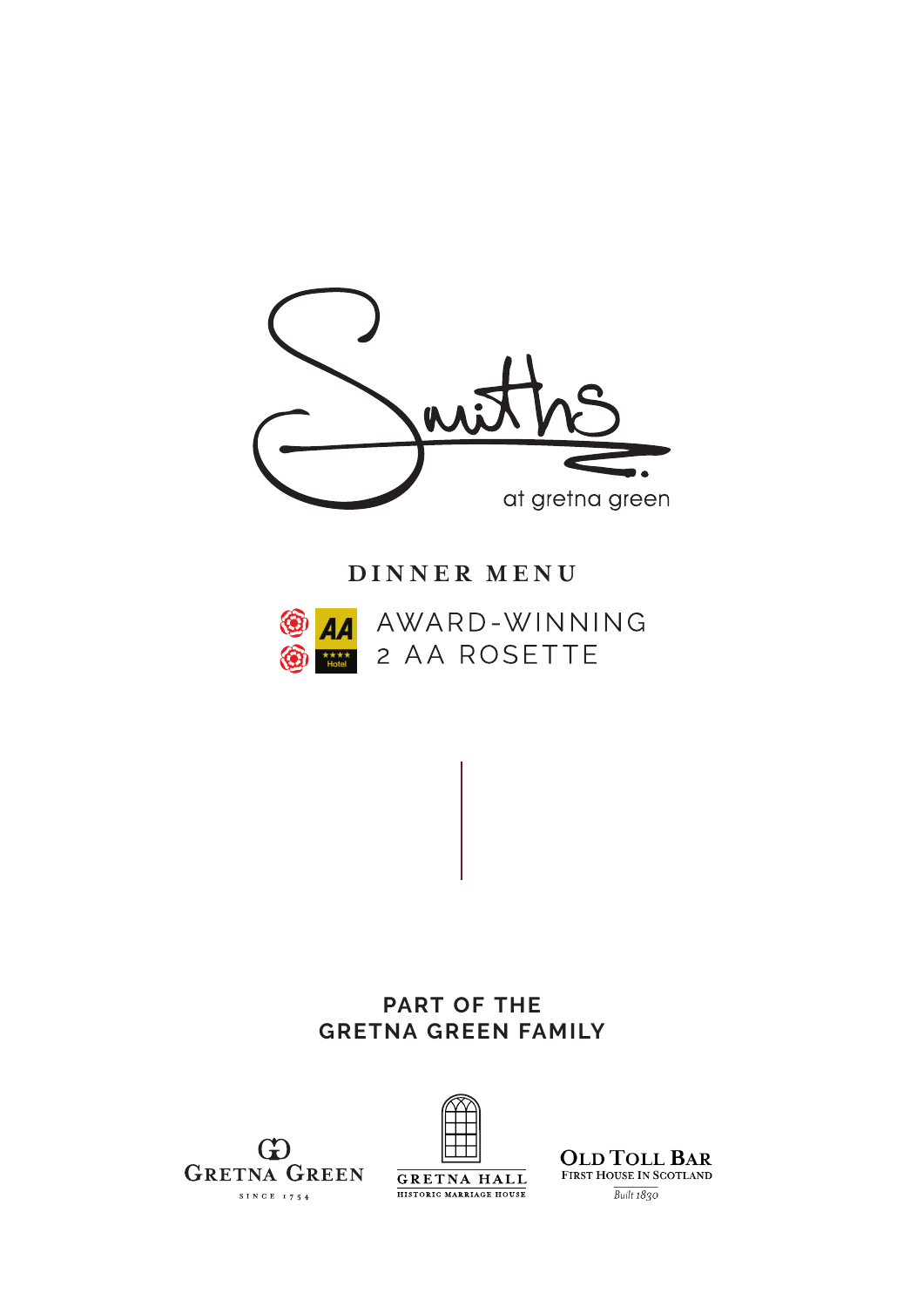## $\bigoplus$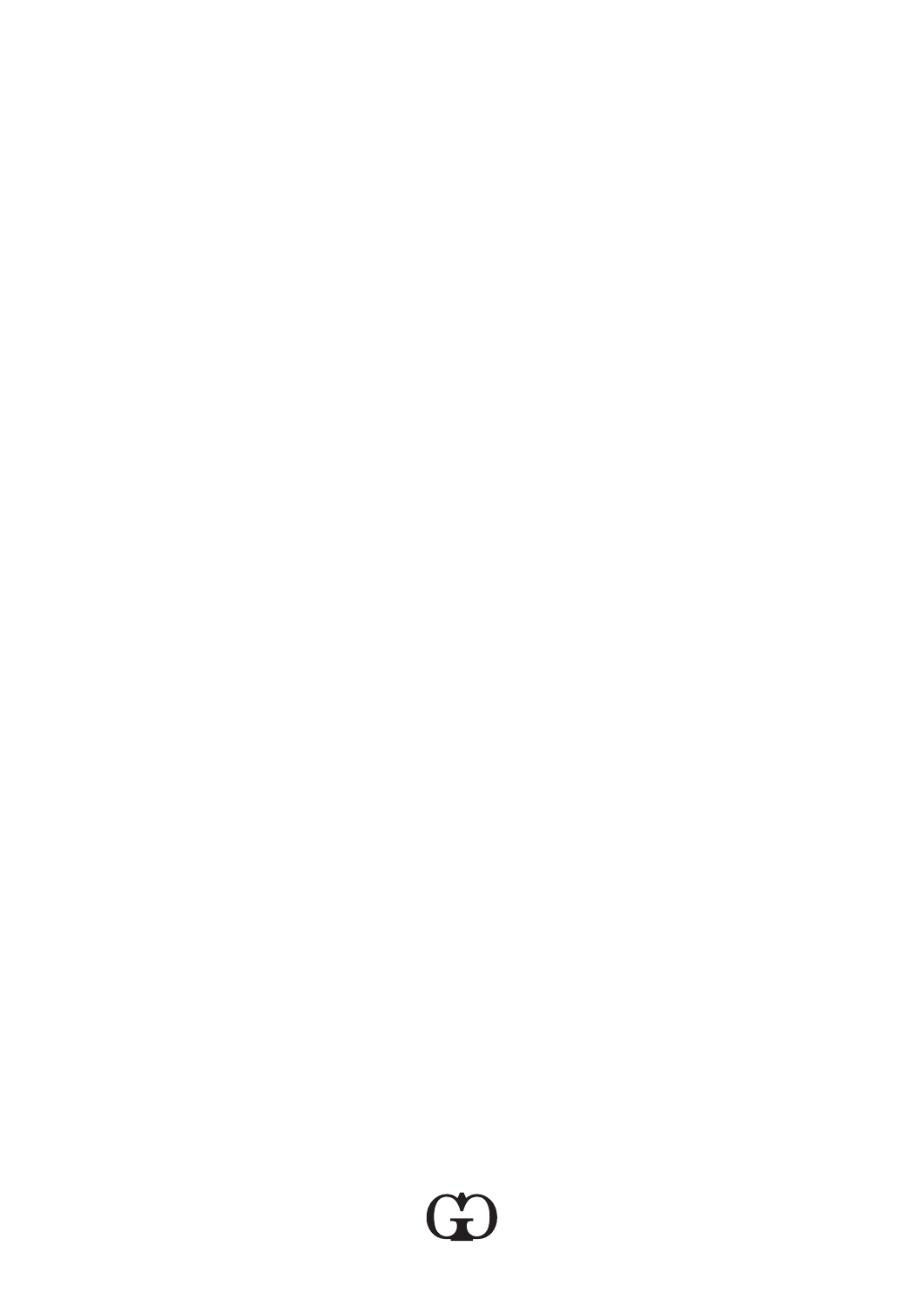## TO START

**SOUP OF THE DAY £7.50** with warm crusty bread (VG) (GF\*)

**GOATS CHEESE & BEETROOT SALAD £8.50** with herb wafers, herb oil & heritage tomatoes (V)

**TWICE-BAKED CHEESE SOUFFLE £9.50** with spinach & leek cream sauce (V)

#### **PAIR ME WITH**

Blason d'Issan, Margaux RED

**SCORCHED PICKLED MACKEREL FILLET £9** pickled cucumber, golden beetroot salad & basil infused oil (GF\*)

#### **SPICY KING PRAWN SALAD £10.50**

with cucumber, carrots, beansprouts, peppers & chilli dressing (GF\*)

#### **CHICKEN & WILD MUSHROOM TERRINE £9.99**

sweet piccalilli, sour dough croutes and micro herbs

#### **PAN-SEARED SCALLOPS £15.99**

with pea puree, chorizo & micro herbs (GF\*)

#### **SCOTTISH SEAFOOD PLATTER £15.99**

with prawns, fresh smoked salmon, hot smoked salmon & crayfish (GF\*)

#### **PAIR ME WITH**

Waipara Hills Dauvignon Blanc Marlborough **WHITE** 

#### ALLERGENS & INTOLERANCES

V - Vegetarian VG - Vegan Gluten Free Upon Request Please ensure you inform us of any allergies or intolerances before ordering. Not all ingredients may be listed on the menu.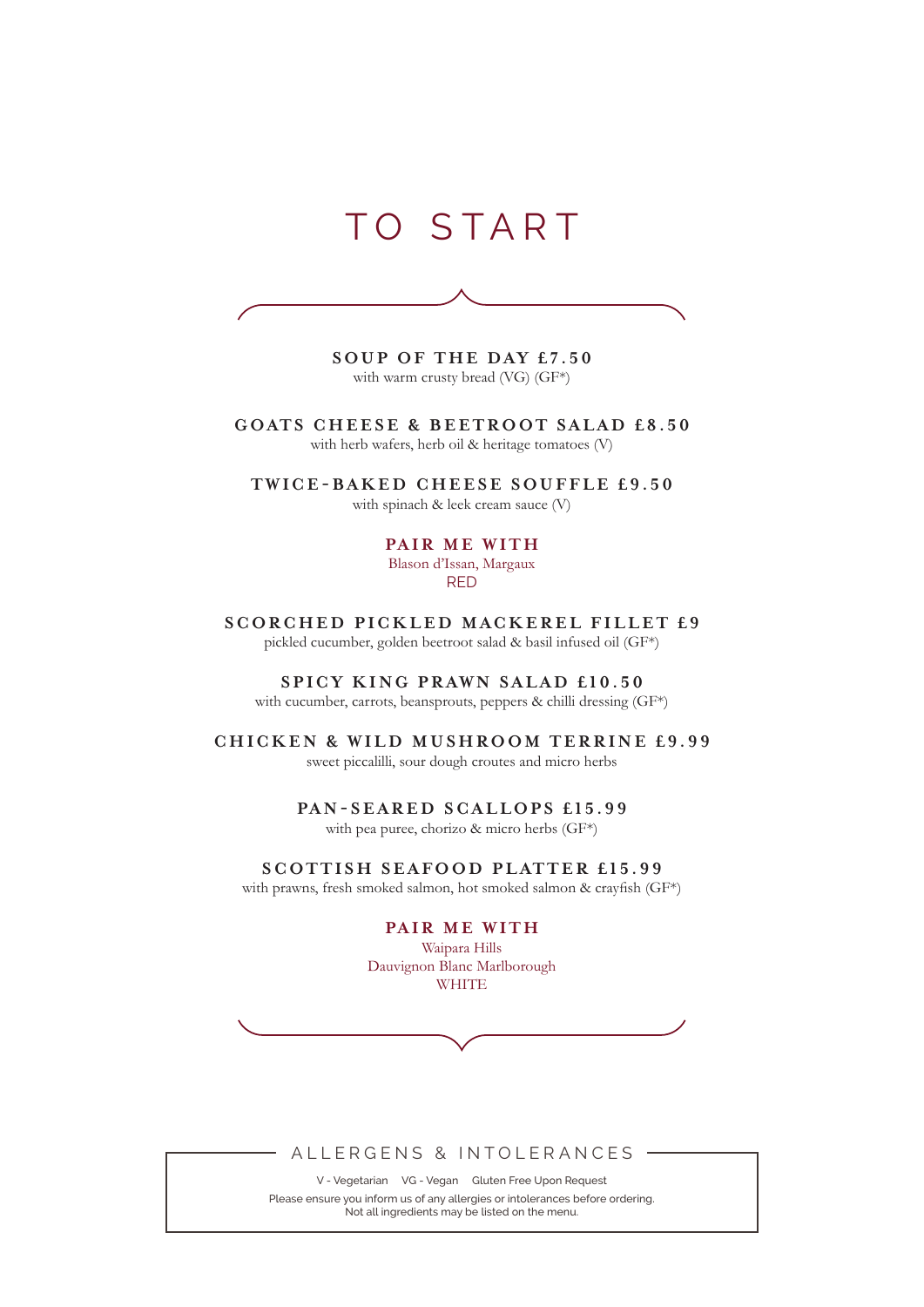## MAIN COURSE



**TABBOULEH SALAD £12.95**

bulgur wheat with fresh herbs, yoghurt dressing & grilled tofu (V)

**MEDITERRANEAN GNOCCHI £14.50** with roasted Mediterranean vegetables & pesto (V)

#### **CHICKEN TIKKA MASALA £14.99**

with pilau rice, naan bread, poppadum & chutney (GF\*)

**FISH & CHIPS £14.99**

with tartare sauce & mushy peas (VG) (GF\*)

#### **GRETNA GREEN BURGER £14.99**

with cheddar cheese, streaky bacon, baby gem lettuce, tomato, relish & fries

#### **CRISPY FRIED BUTTERMILK CHICKEN BURGER £14.99**

with baby gem lettuce, tomato, chipotle sauce & fries (GF\*)

**MUSSELS £15**

with white wine and garlic cream sauce & warm crusty bread (GF\*)

#### **PAIR ME WITH**

San Floriano Pinot Grigio delle Venezie **WHITE** 

#### **PUMPKIN TORTELLINI £16**

with butter emulsion, sage crisps & parmesan (V)

#### **ROAST BREAST OF CHICKEN BALLOTINE £19.50**

with tagliatelle, wild mushroom & cafe-au-lait sauce

#### **PAN-SEARED SEABASS FILLET £20.95**

with celeriac puree, wilted spinach, cherry tomatoes, swede fondant & beurre blanc (GF\*)

#### **PAN-FRIED DUCK BREAST £22.50**

with pak choi, a glazed peach, dauphinoise potato butternut squash purée & cherry jus (GF\*)

#### **GRILLED SCOTTISH BEEF FILLET £38**

with mini steak & ale pie, tenderstem broccoli, glazed carrots, fondant potato & red wine jus

#### **ROAST HERB CRUSTED RACK OF LAMB £35.95**

lamb shoulder croquette, butternut squash puree, curly kale, fondant potato & lamb jus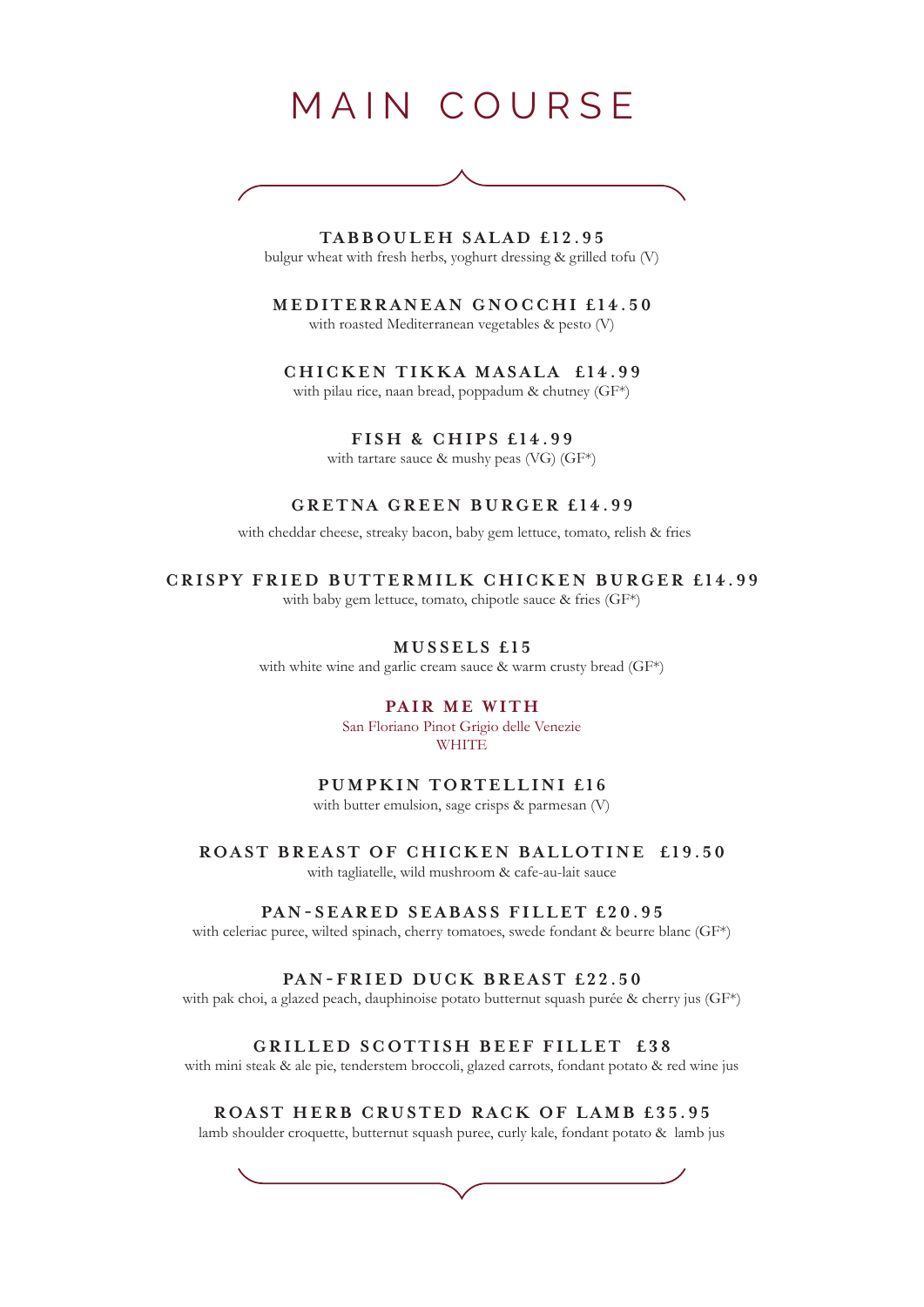## FROM THE GRILL

All served with grilled tomato, portabello mushroom and chunky chips, served to your liking

**10OZ SCOTTISH SIRLOIN STEAK £32**

**10OZ SCOTTISH RIBEYE STEAK £33**

**8OZ SCOTTISH FILLET STEAK £36**

### ADD A SAUCE

**£2.50 EACH**

**PEPPERCORN SAUCE BLUE CHEESE SAUCE GARLIC & HERB BUTTER**

## SIDES

**£ 4 . 5 0 E AC H** 

#### **CHIPS FRIES SALAD ONION RINGS MASHED POTATO SEASONAL VEGETABLES**

ALLERGENS & INTOLERANCES

V - Vegetarian VG - Vegan Gluten Free Upon Request Please ensure you inform us of any allergies or intolerances before ordering. Not all ingredients may be listed on the menu.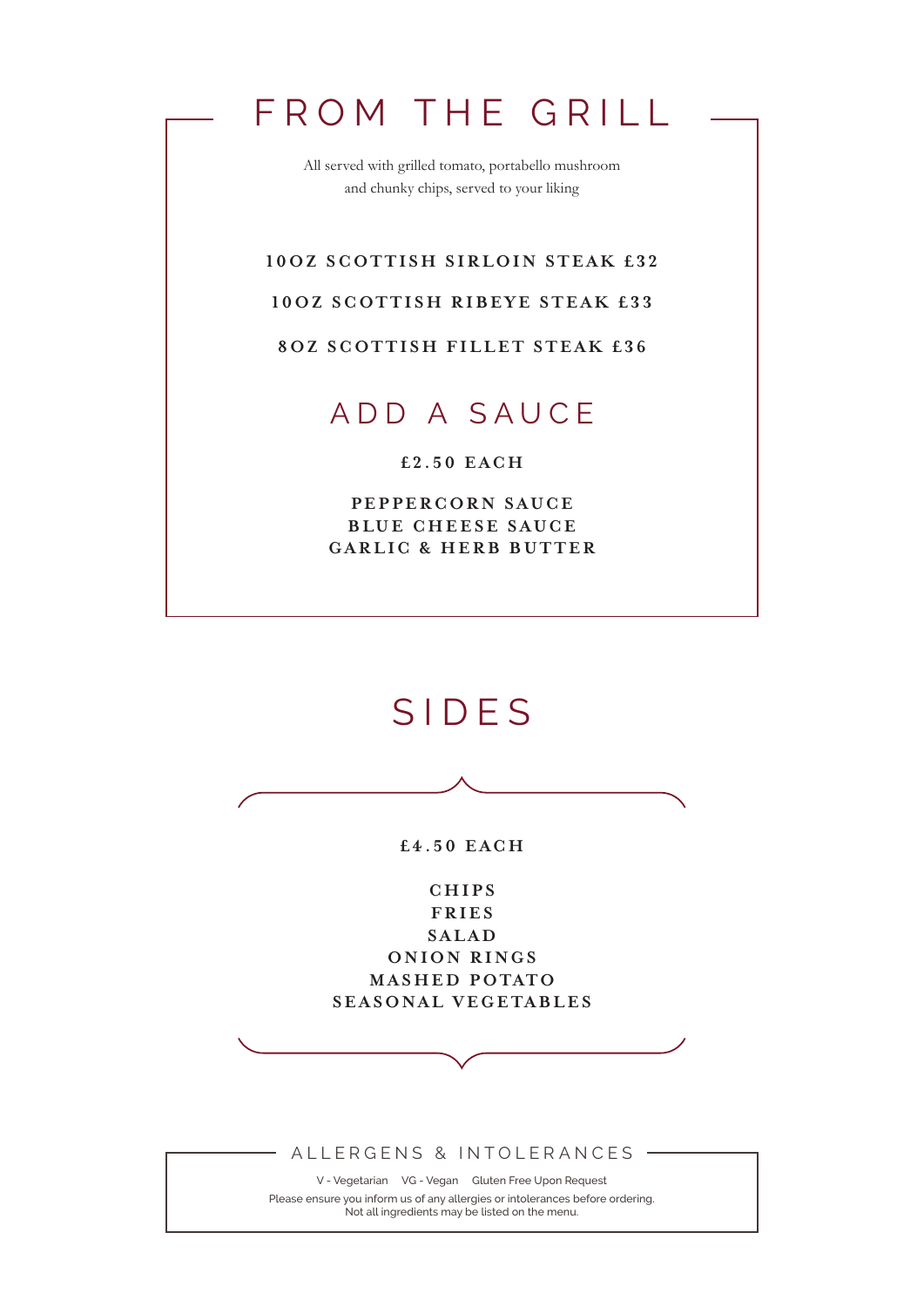## SOMETHING SWEET



**RASPBERRY & ALMOND FRANGIPANE TART £7.99**

with raspberry sorbet (V)

**TIRAMISU £7.99**

#### **CHOCOLATE FONDANT £7.99**

with clotted cream ice cream (V)

#### **COCONUT PANNA COTTA £7.99** with mango salsa & passion fruit sorbet (GF\*)

#### **SELECTION OF ICE CREAMS, SORBETS**

**& VEGAN ICE CREAMS £7.95**

(3 scoops) please ask your server for details (V) (GF\*)

#### **CHEESE & BISCUITS £7.50**

a selection of international and2 local cheeses, celery, fruit, chutney & oatcakes

#### **BLACK FOREST CHEESECAKE £8.95**

with macerated cherries & white chocolate ice cream (V)

#### **BAKED ALASKA £14**

with macerated cherries & white chocolate ice cream (V)

#### **PAIR ME WITH**

Chablis, Lamblin & Fils **WHITE** 

ALLERGENS & INTOLERANCES

V - Vegetarian VG - Vegan GF - Gluten Free Upon Request

Please ensure you inform us of any allergies or intolerances before ordering. Not all ingredients may be listed on the menu.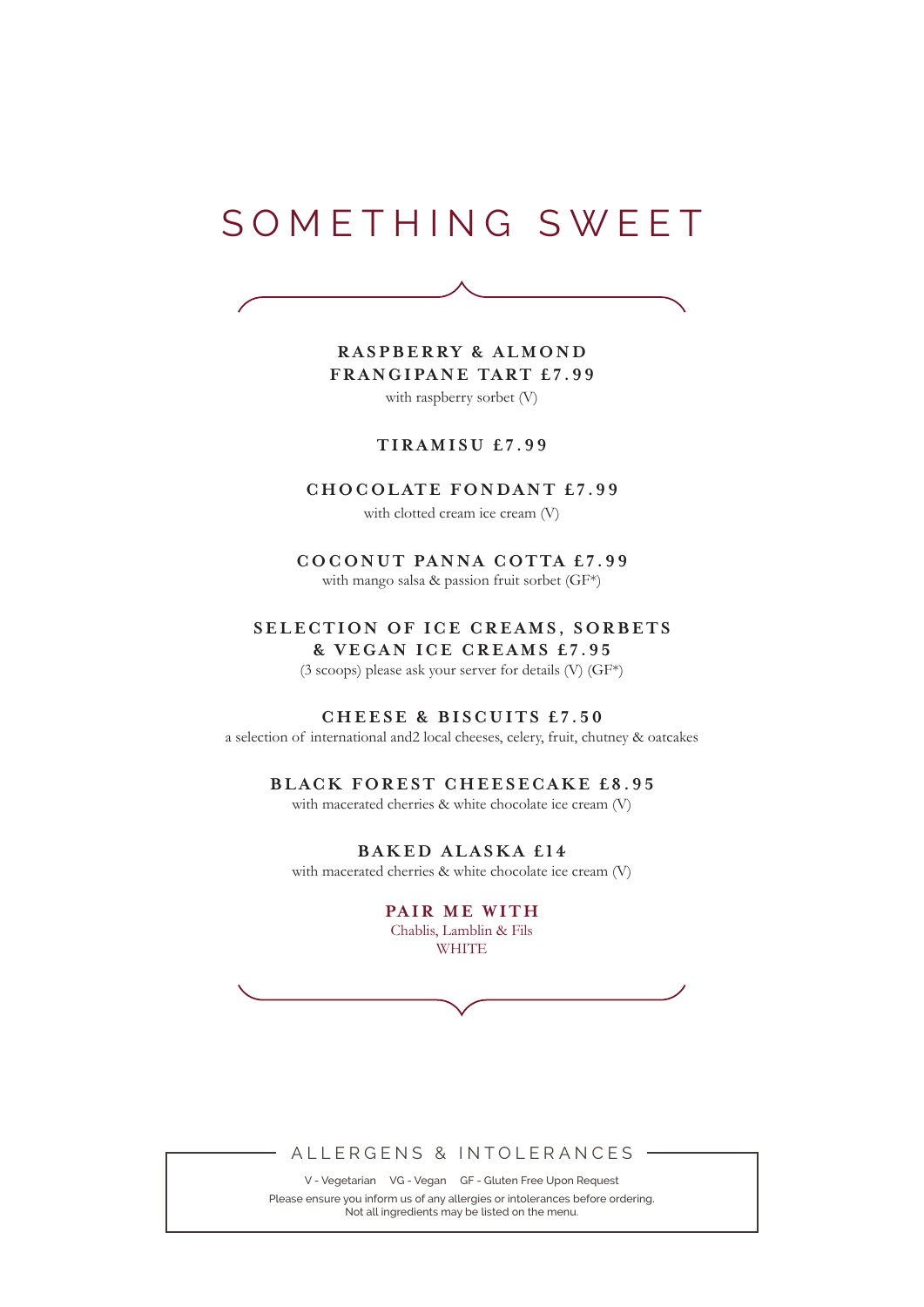# GRETNA GREEN

SINCE 1754

Discover more about our family business



**www.gretnagreen.com**